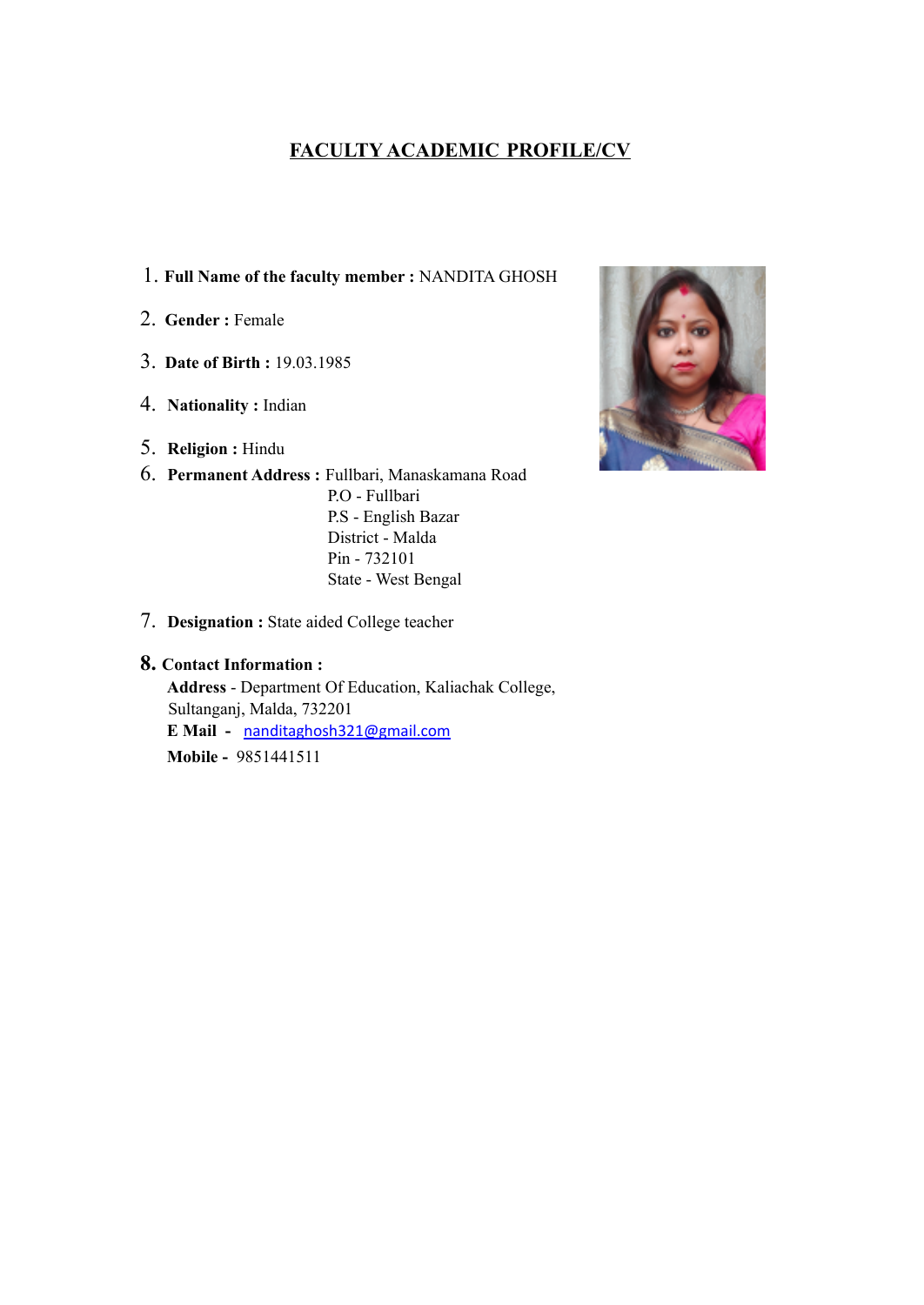## **9. Academic Qualification :**

| <b>College/University from where degree</b><br>was obtained | Abbreviation of the degree  |  |
|-------------------------------------------------------------|-----------------------------|--|
| NORTH BENGAL UNIVERSITY                                     | <b>B.A. (HON) EDUCATION</b> |  |
| Chhatrapati Shahu Ji Maharaj<br>University, KANPUR          | M.A. EDUCATION              |  |
| UNIVERSITY OF GOUR BANGA                                    | B ED                        |  |

**10. Employment History :** Presently working as State Aided College Teacher in Department of Education, Kaliachak college, Sultanganj, Malda, West Bengal, since 3rd November 2008.

| <b>DESIGNATION</b>                     | <b>DEPARTMENT</b> | <b>GOVT/NON-GOVT</b>         |
|----------------------------------------|-------------------|------------------------------|
| State aided College Teacher (KALIACHAK | DEPARTMENT OF     | <b>GOVT AFFILIATED &amp;</b> |
| COLLEGE; KALIACHAK BLOCK-I; MALDA)     | <b>EDUCATION</b>  | <b>AIDED</b>                 |

## **11. Participated in Seminar / Webinar :**

A.National Seminar on "Periodic lecture and one day seminar on Philosophy and Nation Building", Organized by Kaliachak College on 7th March 2020

B. Multi - Disciplinary International Seminar on **" MORAL VALUES AND ETHICS IN SOCIAL LIFE "**, Organized by the Internal Quality Assurance Cell, Kaliachak College, In Collaboration with The International Quality Assurance Cell, University of Gour Banga, on 11th December 2017.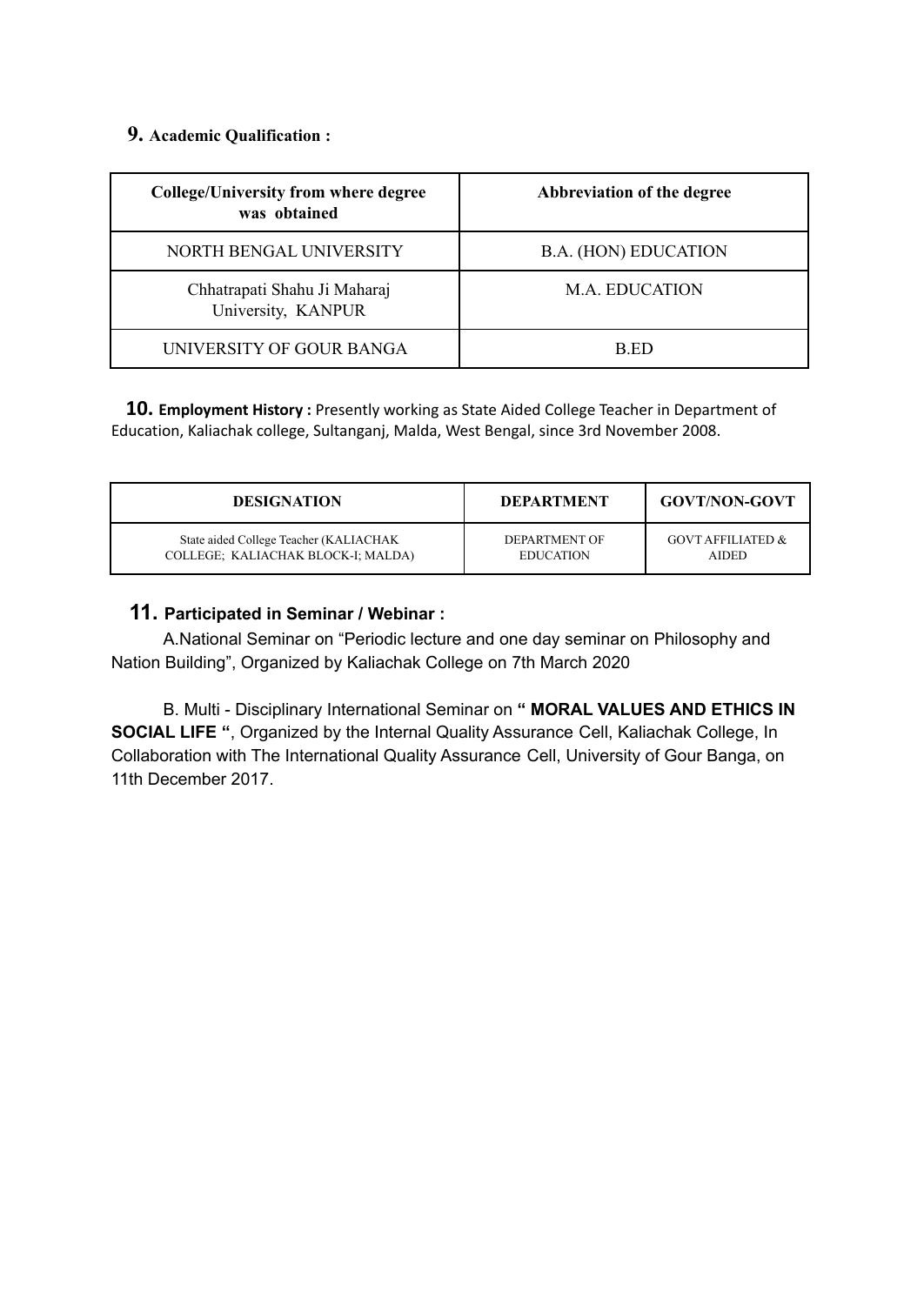C. National Webinar on **"Covid -19 PARADIGM SHIFT IN TEACHING LEARNING PROBLEMS AND PROSPECTS "**, Organizes by Kaliachak College, on 10th June 2020.

D. National Webinar on **" TRANSFORMING HIGHER EDUCATION IN THE CONTEXT NOF COVID - 19",** jointly organised by Department of Education, Asannagar Madan Mohan Tarkalankar College, Asannagar Nadia, Department of Education, Plassey College,Plassey Nadia, on 24th June 2020.

E. National Level Webinar on entitled **"DISASTER VIS-A-VIS EDUCATION : IMPACT AND EFFECTS"** Organised by Internal Quality Assurance Cell of Shimurali Sachinandan College of Education,Shimurali,nadia in Collaboration with Department of Education, University of Kalyani,held on 27th June 2020.

F. National Level Webinar on **" SPREAD OF N-COVID - 19 AND ITS IMPACTS ON SOCIETY"**, Organised by Department of Education, Manikchak College, Malda, on 2nd July 2020.

G. National Webinar on **" HPTLC - THEORY INSTRUMENTATION AND APPLICATION "** organised by Department of Pharmaceutical Science & Technology, AKS University, Satna (M.P.) India, held on 3rd July 2020.

H. National Webinar on **" ISSUES OF MINORITIES AND DALITS IN CONTEMPORARY INDIA"**, Organised by Internal Quality assurance Cell of Dewan Abdul Gani College, held on 7th July 2020.

I. National Webinar on **" REALITY TO VIRTUALITY, A PARADIGM SHIFT IN EDUCATION ",** organised by Department of Education in collaboration with Internal Quality assurance Cell of Maharani Kasiswari College, held on 8th August 2020.

J. International Seminar on **" NETAJI SUBHASH CHANDRA BOSE : NATIONAL HERO "**